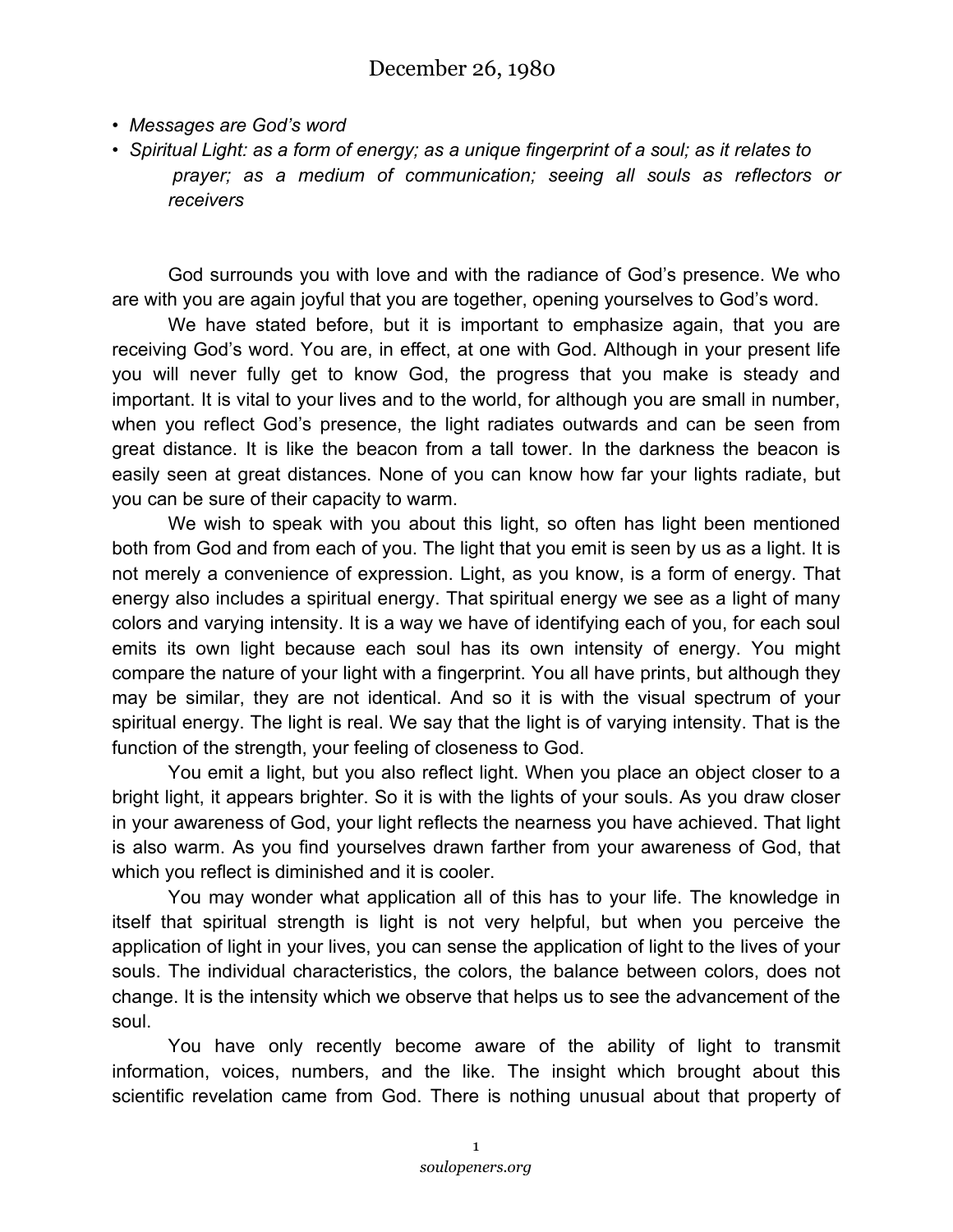## December 26, 1980

light. There is nothing unnatural, for that is essential to our communication with one another. We can communicate by what you would describe as pure thought. That is how it is generated, but the medium of communication is light. When you receive these words of God, you receive them through light. You don't see the light, but you get the word. It is the word which is important, not the medium of obtaining it, but God feels that with so much emphasis being placed on light, you are ready to understand more about its property.

Light, therefore, is visual. It may be felt, and it may be understood. It is a vehicle for receiving information. By studying your light, we know more than what you think. We know how you feel. God knows how you feel. God knows your concerns and your joys. We know your voices, but we do not hear them as you hear them. We sense them because your light changes according to your awareness. When you turn to God and pray with strength and simplicity, God hears the prayer. We know the prayer for we see the light. That light is emitted whether you pray aloud or silently. When you speak of matters which are contrary to God's wish and God's teaching, the light draws dimmer. The same occurs when you think thoughts contrary to God. Your light reflects your speech and your quiet communion. We recognize them both and so does God.

When you pray for another, your light becomes stronger, and it will reach the one for whom you pray. That person's soul will perceive the warmth and brilliance of your light and will reflect it. That reflection is emitted in all directions and in turn brightens and warms the souls of others. This is why we tell you that you cannot know the full effects of the light which you emit. We have said that when you join another spiritually, you send out a brighter light, greater intensity, and greater warmth. Now you can understand more fully how this is so.

Your souls grow through light just as plants need sunlight. It is for different reasons, but it is equally essential. Think about the potential for light, the potential each of you has for producing light, for producing love through understanding, patience, tolerance, joy, and faith. Love is the strongest of all ways that you have of generating more light. God's teachings center on love. All else will come if love is there, and love is possible when coupled with peace. We spoke of this when you were together recently.

Look upon others as generators of light, as receivers of light and as reflectors. That light is transmitted from one to another through love. Your faith grows as it receives light, and it widens and matures as you reflect it to others. You have been taught that when you give love, you have the capacity for receiving it in even greater portions. Viewed with your understanding of light, this will seem more logical. As you give light, your light becomes more intense through your giving and through your reflection of the increased light of another. With greater intensity in your light, you have a greater capacity for giving more love. It is all very logical but difficult to understand.

It is vital for your lives as individuals, but its application reaches far beyond your community or nation. The world is surrounded by a light, but that light is only a collection